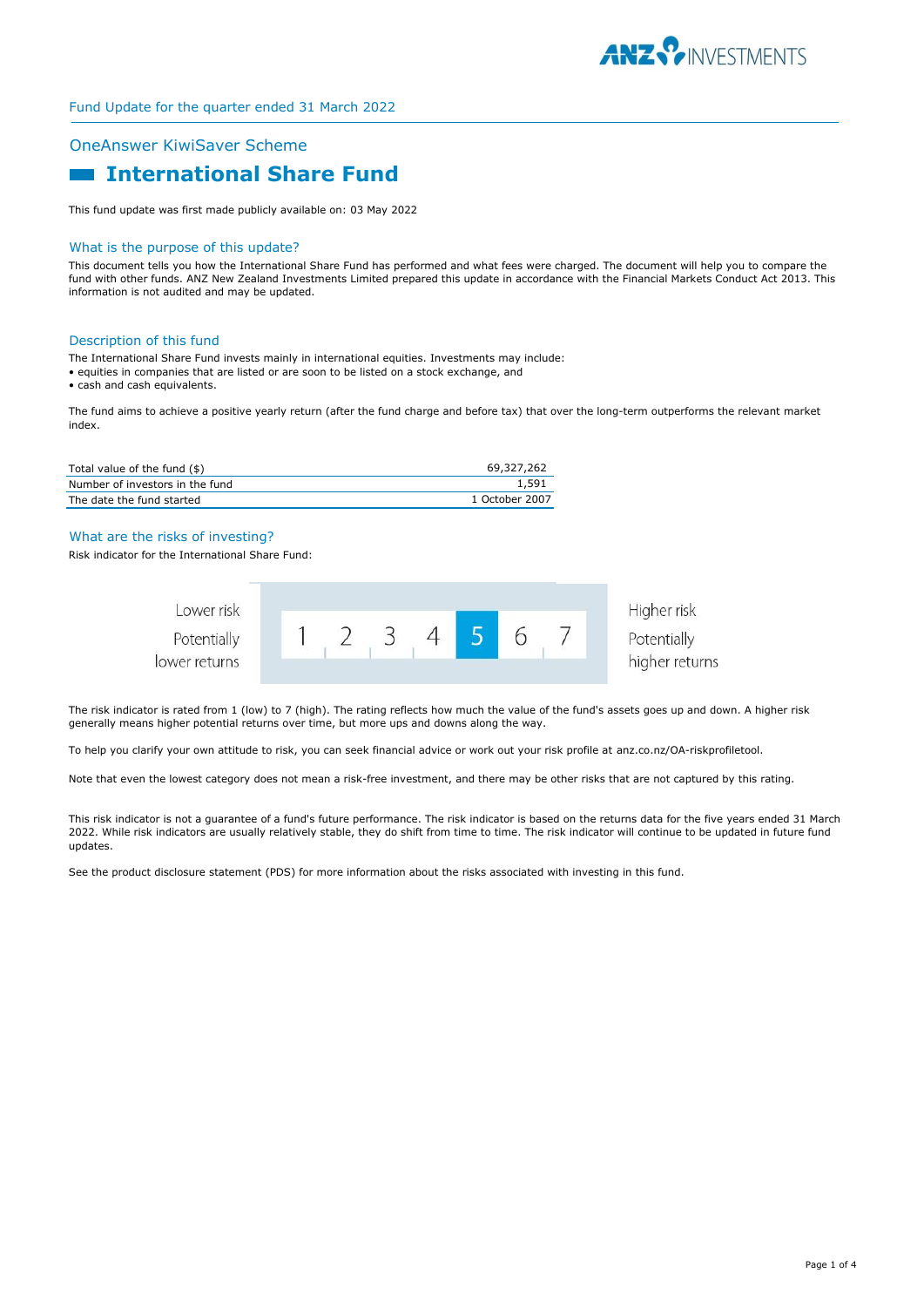# How has the fund performed?

|                                               | Average over past<br>five years | Past year |
|-----------------------------------------------|---------------------------------|-----------|
| Annual return                                 |                                 |           |
| (after deductions for charges and tax)        | 10.61%                          | 3.25%     |
| Annual return                                 |                                 |           |
| (after deductions for charges but before tax) | 11.96%                          | 4.56%     |
| Market index annual return                    |                                 |           |
| (reflects no deduction for charges and tax)   | 11.84%                          | 7.89%     |

The market index annual return shows the return of the MSCI All Countries (AC) World ex Australia Index with net dividends re-invested (unhedged).

Additional information about the market index is available in the statement of investment policy and objectives on the offer register at www.discloseregister.companiesoffice.govt.nz.



# **Annual return graph**

This shows the return after fund charges and tax for each of the last 10 years ending 31 March. The last bar shows the average annual return for the last 10 years, up to 31 March 2022.

**Important:** This does not tell you how the fund will perform in the future.

Returns in this update are after tax at the highest prescribed investor rate (PIR) of tax for an individual New Zealand resident. Your tax may be lower.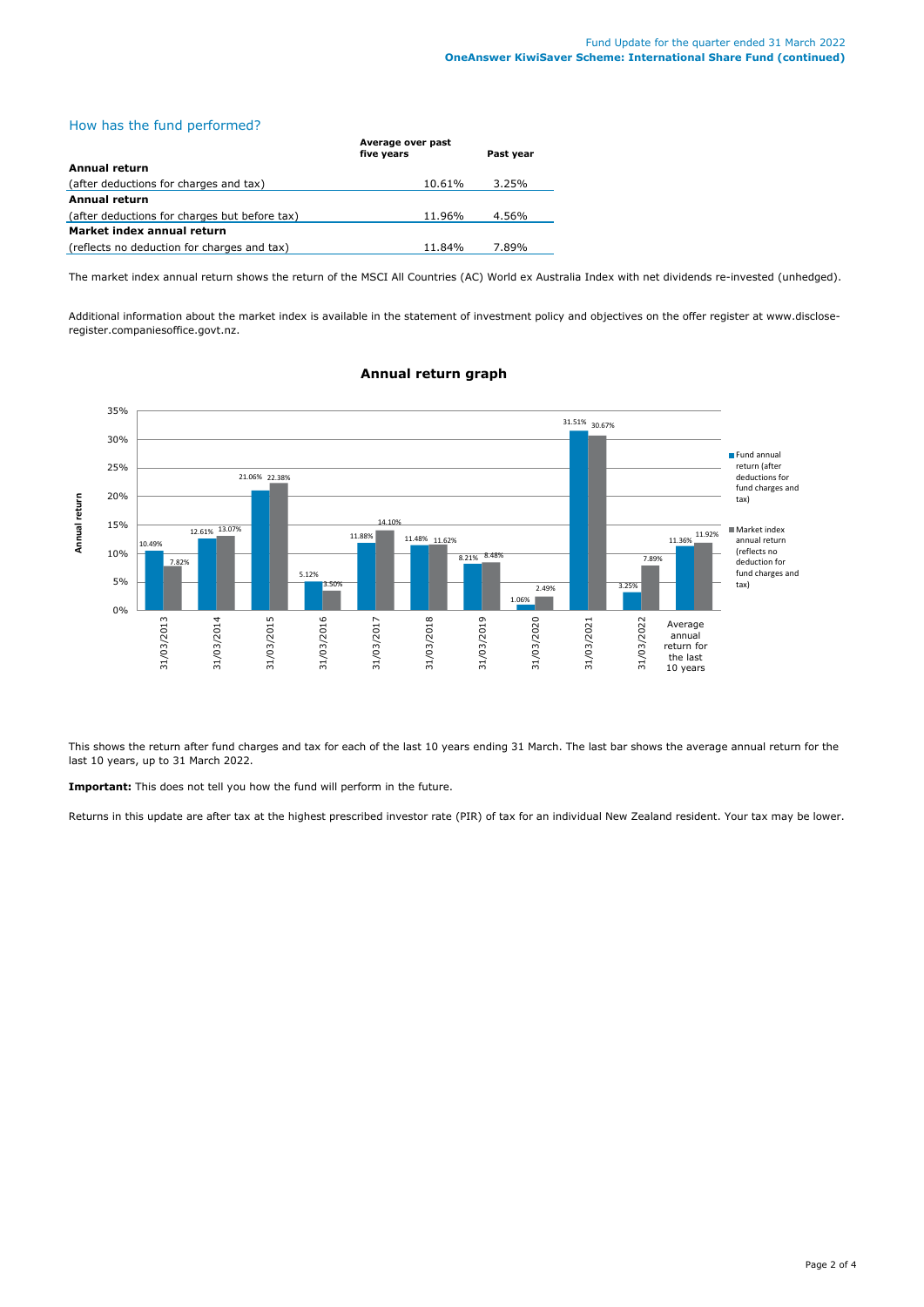# What fees are investors charged?

Investors in the International Share Fund are charged fund charges. In the year to 31 March 2021 these were:

|                                             | % of net asset value       |
|---------------------------------------------|----------------------------|
| Total fund charges <sup>1</sup>             | 1.05%                      |
| Which are made up of:                       |                            |
| Total management and administration charges | 1.05%                      |
| Including:                                  |                            |
| Manager's basic fee                         | 1.00%                      |
| Other management and administration charges | 0.05%                      |
| Total performance based fees                | $0.00\%$                   |
|                                             |                            |
|                                             |                            |
|                                             | Dollar amount per investor |

| <b>Other charges</b>        |      |
|-----------------------------|------|
| Membership fee <sup>2</sup> | \$18 |

Investors are not currently charged individual action fees for specific actions or decisions (for example, for withdrawing from or switching funds). See the PDS for more information about Scheme fees.

Small differences in fees and charges can have a big impact on your investment over the long term.

## Example of how this applies to an investor

Sarah had \$10,000 in the fund at the start of the year and did not make any further contributions. At the end of the year, Sarah received a return after fund charges were deducted of \$325 (that is 3.25% of her initial \$10,000). Sarah also paid \$9.00 in other charges. This gives Sarah a total return after tax of \$316.00 for the year.

#### What does the fund invest in?

# **Actual investment mix<sup>3</sup> Target investment mix<sup>3</sup>**

This shows the types of assets that the fund invests in. This shows the mix of assets that the fund generally intends to invest in.



International equities 100.00%